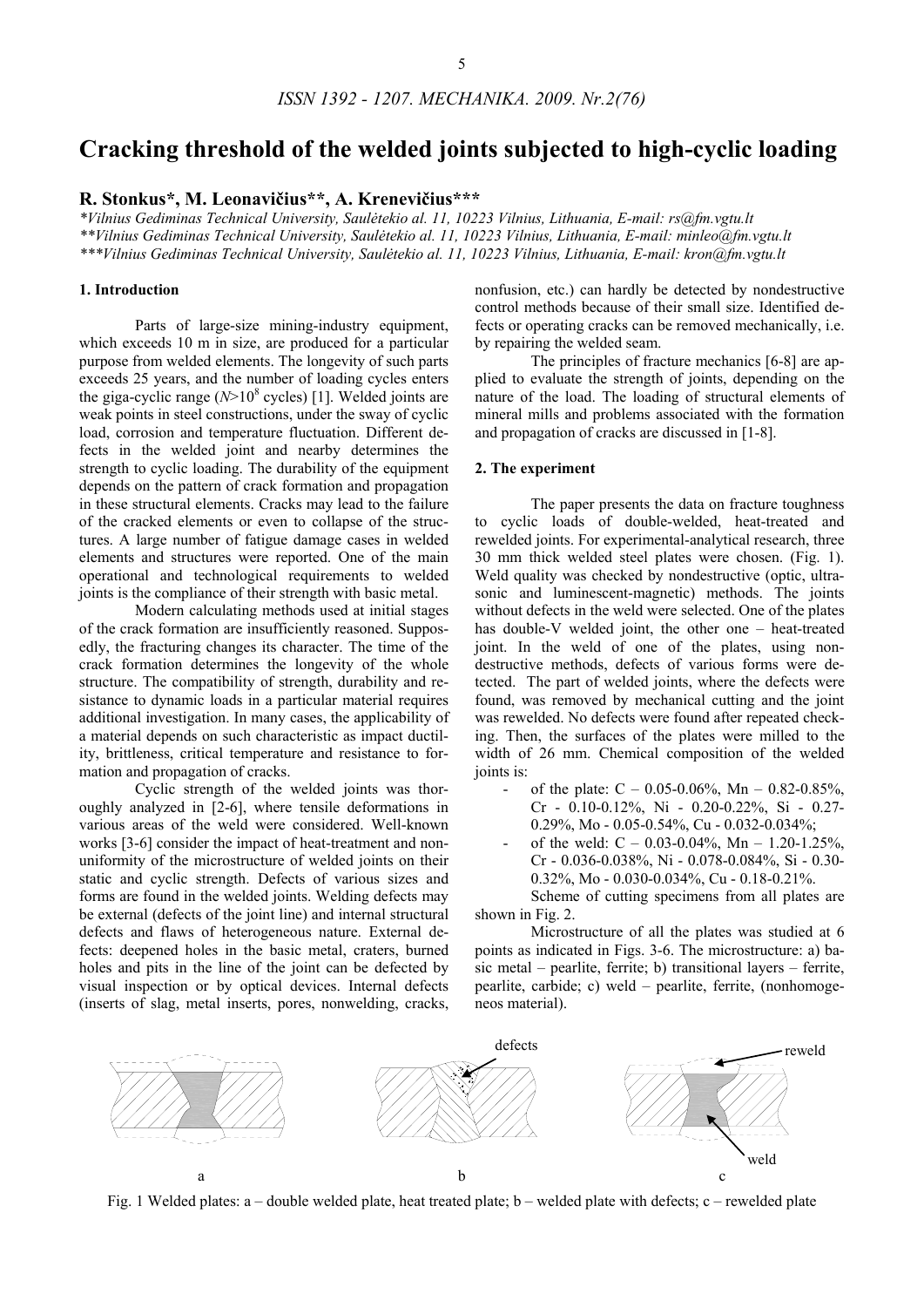

Fig. 2 Scheme of cutting specimens from plates: a – double welded plate; b – heat treated plate; c – rewelded plate



Fig. 3 Points for analysing the microstructure



Fig. 4 Microstructure of basic metal:  $a -$  double welded plate; b – thermal treated plate; c – rewelded plate



Fig. 5 Microstructure of welded joint: a – double welded plate; b – thermal treated plate; c – rewelded plate

Cylinder samples (the initial diameter  $d_0 = 10$ mm, original gauge length  $L_0 = 40$ mm) made of the basic metal and weld seam were investigated to establish the mechani-



Fig. 6 Microstructure of thermal effect zone:  $a -$  double welded plate; b – thermal treated plate; c – rewelded plate

Table 1

| Mechanical properties of the plate and the weld |  |  |  |  |  |
|-------------------------------------------------|--|--|--|--|--|
|-------------------------------------------------|--|--|--|--|--|

| Indexes                                                         | Plate $1, 2, 3$ | Weld 1, 2, 3 |  |
|-----------------------------------------------------------------|-----------------|--------------|--|
| Hardness (BHN)                                                  | 126-131         | 147-159      |  |
| Lower yield strength<br>$R_{eL}$ , MPa                          | 260-278         | 360-370      |  |
| Upper yield strength<br>$R_{eH}$ , MPa                          | 274-301         | 380-385      |  |
| Tensile strength $R_m$ ,<br><b>MPa</b>                          | 416-428         | 440-475      |  |
| Modulus of elasticity<br>$E$ , GPa                              | 210-215         | 211          |  |
| Percentage reduction<br>of area at fracture Z,<br>$\frac{0}{0}$ | 66.6-74.5       | 75-78        |  |
| Percentage elongation<br>at fracture $At$ , %                   | 34.8-40.4       | 33.9-35      |  |

cal properties (according LST EN 10002-1:2003 en). Table 1 presents the main properties of the basic and weld metals.

For determining the dependence of crack growth rate on the range of stress intensity factor, the methods of ASTM E 647-00 were applied and modified. Compact specimens (CT) were cut out of steel plates under the investigation with a slot orientated differently to the plate and weld axes. For producing diagrams,  $2 - 6$  compact samples of each plate and welded joint were tested.

The schemes of crack propagation of the samples are shown in Fig. 7.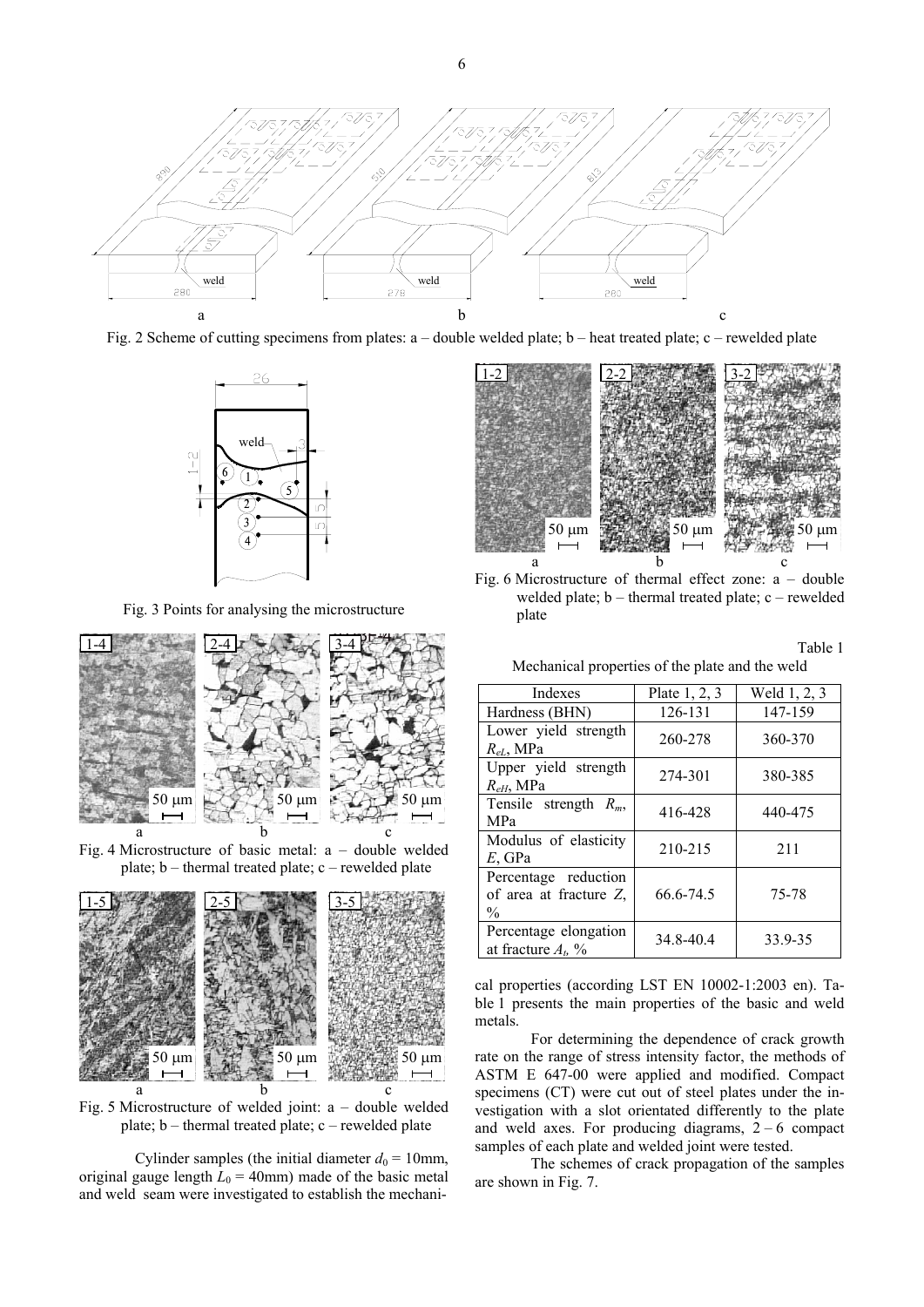Fig. 7 Scheme of crack propagation: a - crack is perpendicular to the weld; b - crack is along or near the weld

# **3. Analysis of experimental results**

The range of stress intensity factor was calculated according ASTM E 647-00 to the following formula

$$
K = (F \mid BW^{1/2})f(\lambda) \tag{1}
$$

$$
\lambda = a / W \tag{2}
$$

$$
f(\lambda) = \left[ (2 + \lambda) / (1 - \lambda)^{3/2} \right] \times
$$
  
×(0.866 + 4.64 $\lambda$  - 13.32 $\lambda^2$  + 14.72 $\lambda^3$  - 5.6 $\lambda^4$ ) (3)

where  $\Delta K = K_{max} - K_{min}$  is stress intensity factor range;  $r = F_{min} / F_{max} = K_{min} / K_{max}$  is stress ratio;  $K_{min}$  and  $K_{\textit{max}}$  are minimum and maximum stress intensity factor in the cycle of loading.

Nominal stresses in the top of the crack

$$
\sigma = F / A + M / Z = (F / B) [(4W + 2a) / (W - a)^{2}] (4)
$$

or

$$
\sigma = (2F \cdot BW)(2+\lambda)/(1-\lambda)^2 \tag{5}
$$

where *F* are axial force;  $M = F[a+(W-a)/2]$  is bending moment;  $A = (W - a)B$  is area of netto cross-section;  $Z = |(W - a)^2 B|/6$  is section modulus; *a* is crack length.

Experiments are performed using the regulation methodology, when the cycle asymmetry is  $r \approx 0$ . On purpose to apply the experimental data for practical calculation, the variation of the cycle asymmetry coefficient must be estimated.

Cracking thresholds at different cycle asymmetry coefficients interrelate such dependence

$$
\Delta K_{th} = \Delta K_{th0} (1 - r)^{\gamma} \tag{6}
$$

where  $\Delta K_{th}$  is threshold stress-intensity range,  $\Delta K_{th0}$  is

limit interval of the stress-intensity factor, when  $r = 0$ ,  $\gamma$ - a coefficient, which depends on the material and fluctuates from  $0.5$  up to  $1$ .

The cracking threshold, when  $r = 0$ , can be calculated by

$$
\Delta K_{th0} = \frac{\Delta K_{th}}{(1-r)^{\gamma}}
$$
\n(7)

The cracking threshold stress-intensity range at any positive cycle asymmetry coefficient can be calculated as follows

$$
\Delta K'_{th} = \Delta K_{th} \left( \frac{1 - r}{1 - r_{th}} \right)^{\gamma} \tag{8}
$$

where *r* is current cycle asymmetry,  $r_{th}$  is cycle asymmetry, at which the cracking threshold was established.

The stress range that is in accordance with the threshold stress-intensity factor range and estimate cycle asymmetry

$$
\Delta \sigma'_{th} = \frac{\Delta K_{th}}{\sqrt{\pi a}} \left( \frac{1 - r}{1 - r_{th}} \right)^{\lambda} f(\alpha)
$$
 (9)

The formula is valid when  $r > 0$ .

The stress intensity threshold  $\Delta K_{th}$  was established in the case of stress ratio  $r \approx 0.05$ . The diagrams of crack growth rate versus the range of stress intensity factor were compiled and the stress intensity threshold  $\Delta K_{th}$  was defined. The diagrams of the crack growth rate versus the range of stress intensity factor are shown in Figs. 8-15.

The dependences between the crack growth rate and stress intensity factor range for CT specimens of double welded joints, when fatigue crack growth is perpendicular to the weld, are:  $\Delta K_{th} = 14 - 20 \text{ MPa } \sqrt{\text{m}}$  at  $v = 10^{-10}$  m/cycle and  $\Delta K_{th} = 13.6 - 20.2$  MPa  $\sqrt{m}$  at  $v = 10^{-11}$  m/cycle (Fig. 9).



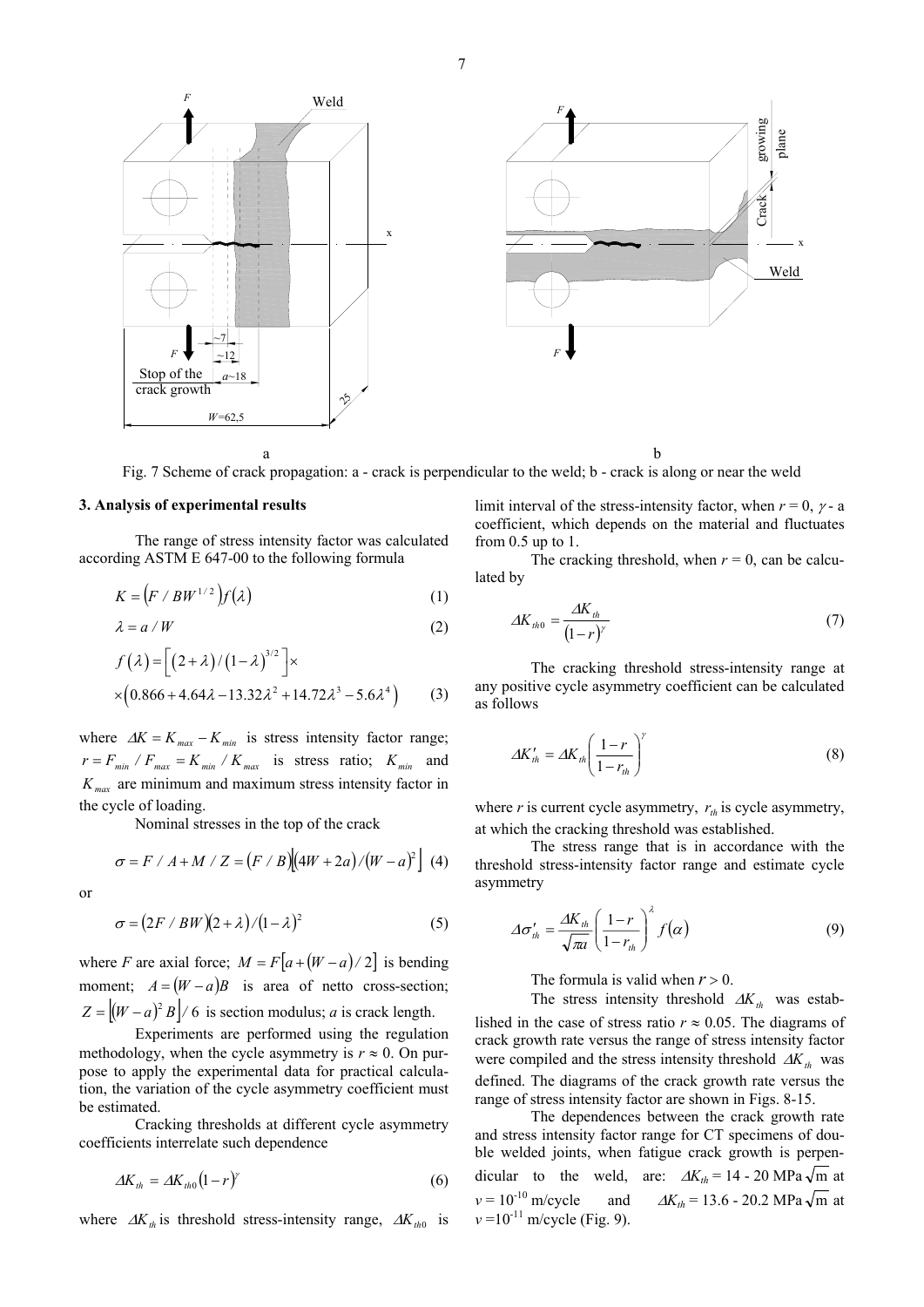

Fig. 8 Crack growth rate versus the range of stress intensity factor of basic metal in double welded plate



Fig. 9 Crack growth rate versus the range of stress intensity factor in the welded joints in double welded plate (crack is perpendicular to the weld); Light points denote the crack growth in the material of the preweld area. Dark points show the crack growth in the weld (or very close to it)



Fig. 10 Crack growth rate versus the range of stress intensity factor in the welded joints in double welded plate (crack is along or near the weld)

The dependences between the crack growth rate and stress intensity factor range for CT specimens of double welded joints, when crack growth is along the weld, are:  $\Delta K_{th} = 6.9 - 8.3 \text{ MPa } \sqrt{\text{m}} \text{ at } v = 10^{-10} \text{m/cycle},$  $\Delta K_{th} = 5.9 - 8.1 \text{ MPa } \sqrt{\text{m}} \text{ at } v = 10^{-11} \text{ m/cycle (Fig. 10)}.$ 

The dependences between the crack growth rate and stress intensity factor range for CT specimens of heat treatment joints are:  $\Delta K_{th} = 7.6 - 8.2 \text{ MPa } \sqrt{\text{m}}$  at



Fig. 11 Crack growth rate versus the range of stress intensity factor of basic metal in heat treated plate



Fig. 12 Crack growth rate versus the range of stress intensity factor in the welded joints in heat treated plate (crack is along or near the weld)

 $v = 10^{-10}$  m/cycle and  $\Delta K_{th} = 6.4 - 8.0$  MPa  $\sqrt{m}$  at  $v = 10^{-11}$  m/cycle (Fig. 12).

The dependences between the crack growth rate and stress intensity factor range for CT specimens of rewelded joints, when fatigue crack growth is perpendicular to the weld, are:  $\Delta K_{th} = 23 - 27 \text{ MPa } \sqrt{\text{m}}$  at  $v = 10^{-10}$  m/cycle and  $\Delta K_{th} = 20 - 28$  MPa  $\sqrt{m}$  at  $v = 10^{-11}$  m/cycle (Fig. 14).



Fig. 13 Crack growth rate versus the range of stress intensity factor of basic metal in rewelded plate

The dependences between the crack growth rate and stress intensity factor range for CT specimens of rewelded joints, when crack growth is along the weld, are: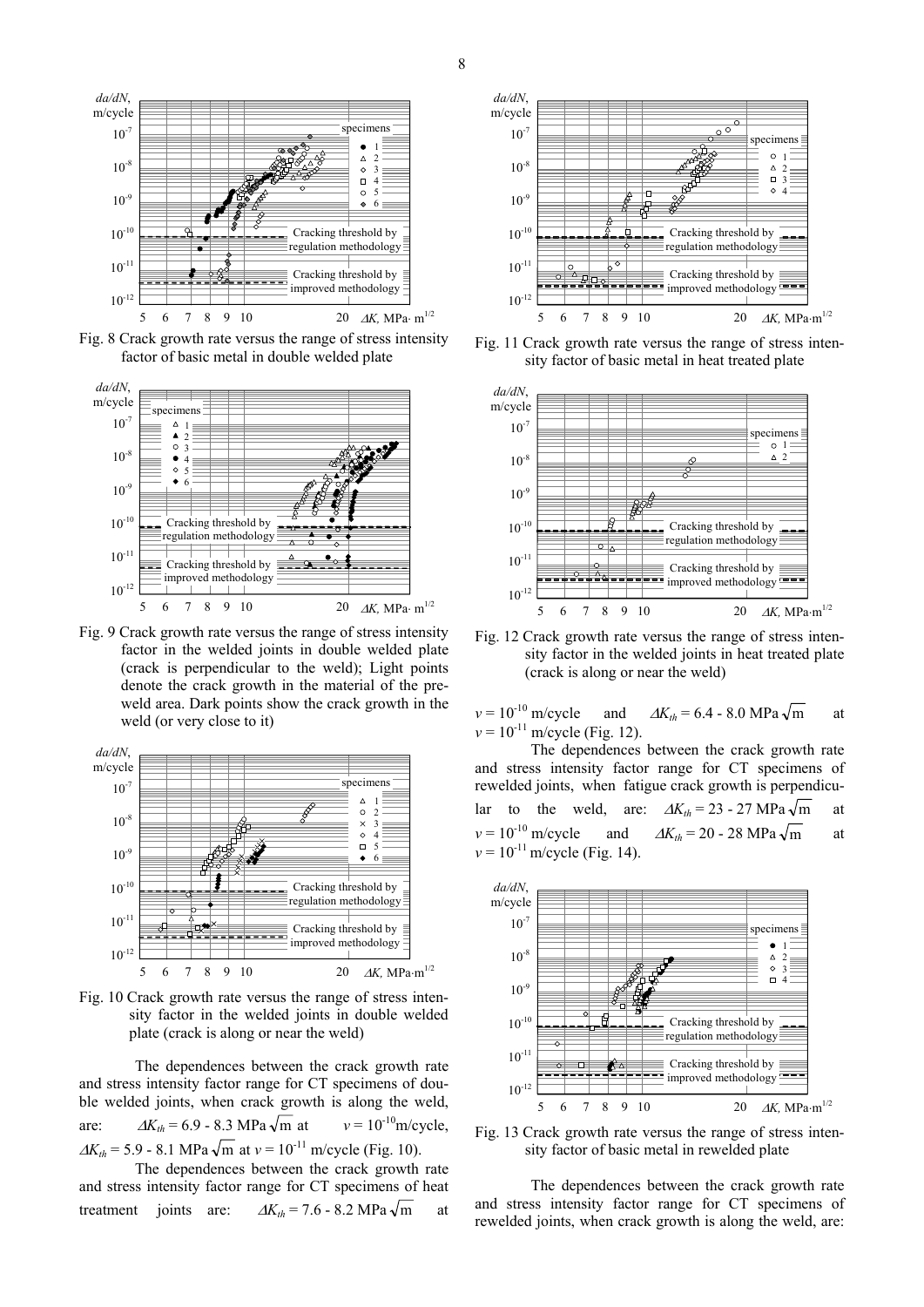$\Delta K_{th} = 8.9 - 12.6 \text{ MPa } \sqrt{\text{m}}$  at  $v = 10^{-10} \text{ m/cycle}, \Delta K_{th} = 7.6 - 10^{-10} \text{ m/cycle}$ 12 MPa  $\sqrt{m}$  at  $v = 10^{-11}$  m/cycle (Fig. 15).



Fig. 14 Crack growth rate versus the range of stress intensity factor in the welded joints in rewelded plate (the crack is perpendicular to the weld); Light points denote the crack growth in the material before weld. Dark points show the crack growth in the weld (or very near the weld)



Fig. 15 Crack growth rate versus the range of stress intensity factor in the welded joints in rewelded plate (crack is along the weld)

Fig. 16 presents boundaries of the crack resistance of differently obtained welds, when crack growths are along or near the weld.



Fig. 16 Boundaries of the crack resistance of differently obtained welds:  $a -$  double welded plate;  $b -$  heat treated plate; c – rewelded plate

Fracture surface of CT specimens is shown in Fig. 17. It depends on the structure of the material and discontinuation of cracking. The mechanism of decomposition changes at the top of the crack. The crack front of the CT samples follows the main patterns of the fatigue crack. Fragile and tough zones are found in the static fracture area.

Since specimens are ductile  $(Z \approx 70\%)$ , then, given the static loading (when specimens break) the stress state is two-dimensional. The fracture develops according to the plastic shear mechanism. Surfaces of fractures are oblique; however, some transitional process zone exists.

It is difficult for the crack to propagate in the CT samples with a slot made at the junction of the weld and the basic metal as the front of the crack runs into various structures. The crack passes through the joints and the basic metal, crossing their junction, i.e. the area of incomplete welding.



Fig. 17 Fracture surface of CT specimens. Double welded plate:  $a - basic metal$ ;  $b - crack$  growth is perpendicular to the weld; c – crack - near the weld. Heat treated plate:  $d - basic metal$ ;  $e - crack$  growth is near the weld. Rewelded plate: f – crack growth is near the weld

Each area has a different structure even after heattreatment. The portion of the crack passing through the joint falls behind the crack portion passing through the basic metal, with the front of the crack acquiring the shape of a curve. Therefore, a conclusion can be drawn that both the joint and the area of the incomplete welding can withstand the cyclic load. A portion of the static fracture area has fragile and tough zones, and the impact is also made by the metal of the plate and joint.

The data obtained in the present work were used in the calculation of strength and durability of the welds, when the number of loading cycles exceeded  $10^8$ .

## **4. Conclusions**

1. The dependences between the crack growth rate and limit stress intensity factor range for doublewelded joints are as follows: fatigue crack grows perpen